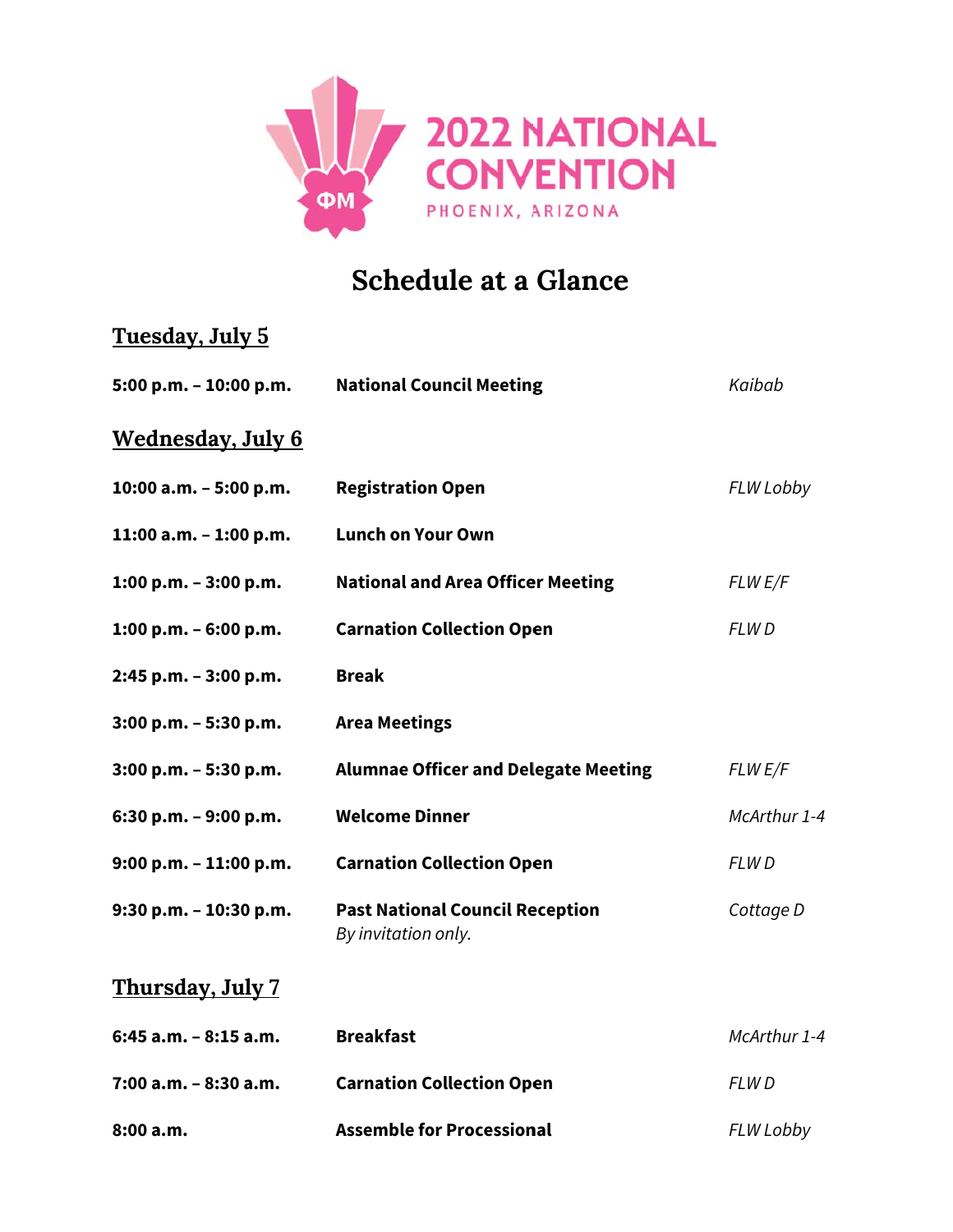| $8:00$ a.m. $-6:00$ p.m.  | <b>Registration Open</b>                 | FLW Lobby             |
|---------------------------|------------------------------------------|-----------------------|
| 8:30 a.m. - 12:00 p.m.    | <b>Opening Business Session</b>          | <b>FLWE&amp;F</b>     |
| 10:00 a.m. - 11:00 a.m.   | <b>Carnation Collection Open</b>         | FLW D                 |
| 10:15 a.m. - 10:45 a.m.   | <b>Break</b>                             |                       |
| 12:00 p.m. - 1:30 p.m.    | <b>Sisterhood Luncheon</b>               | McArthur 1-4          |
| 1:45 p.m. - 3:45 p.m.     | <b>Foundation Annual Meeting</b>         | <b>FLWE&amp;F</b>     |
| $3:45$ p.m. - 4:00 p.m.   | <b>Break</b>                             |                       |
| 4:00 p.m. $-5:30$ p.m.    | <b>Service Project</b>                   | McArthur 1-4          |
| 4:00 p.m. $-6:00$ p.m.    | <b>Carnation Collection Open</b>         | FLW D                 |
| 6:30 p.m. $- 10:00$ p.m.  | <b>Pool Party Dinner</b>                 | McArthur 1-4          |
| $9:00$ p.m. $-11:00$ p.m. | <b>Carnation Collection Open</b>         | FLW D                 |
| <b>Friday, July 8</b>     |                                          |                       |
| 6:30 a.m. - 8:30 a.m.     | <b>Carnation Collection Open</b>         | FLW D                 |
| 6:45 a.m. - 8:15 a.m.     | <b>Breakfast</b>                         | McArthur 1-4          |
| 7:00 a.m. - 11:00 a.m.    | <b>Carnation Banquet Seating Sign-Up</b> | FLW Lobby             |
| 8:00 a.m. - 11:00 a.m.    | <b>Registration Open</b>                 | FLW Lobby             |
| 8:30 a.m. - 10:30 a.m.    | <b>Fraternity Business Session</b>       | <b>FLWE&amp;F</b>     |
| 10:30 a.m. - 11:45 p.m.   | <b>Workshops</b>                         |                       |
| 12:00 p.m. - 1:30 p.m.    | <b>Alumnae Luncheon</b>                  | <b>Grand Ballroom</b> |
| 12:00 p.m. - 1:30 p.m.    | <b>Collegiate Luncheon</b>               | Gold Room             |
| $1:45p.m. - 3:15 p.m.$    | <b>Exceptional Women Series</b>          | FLW E/F               |
| 3:30 p.m. - 4:30 p.m.     | <b>Workshops</b>                         |                       |
| 3:30 p.m. - 5:30 p.m.     | <b>Carnation Collection Open</b>         | FLW D                 |